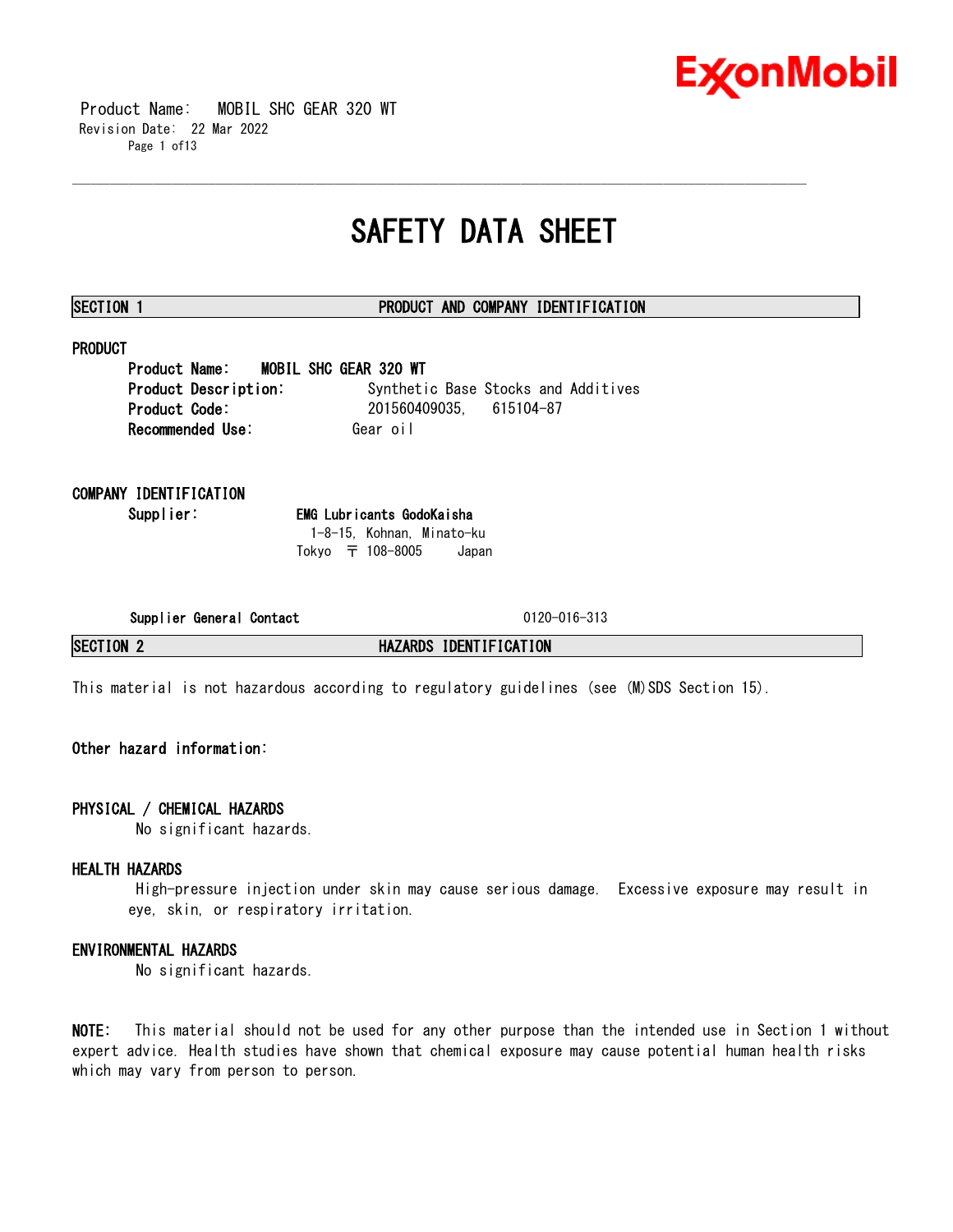

 Product Name: MOBIL SHC GEAR 320 WT Revision Date: 22 Mar 2022 Page 2 of13

#### **SECTION 3 COMPOSITION / INFORMATION ON INGREDIENTS**

\_\_\_\_\_\_\_\_\_\_\_\_\_\_\_\_\_\_\_\_\_\_\_\_\_\_\_\_\_\_\_\_\_\_\_\_\_\_\_\_\_\_\_\_\_\_\_\_\_\_\_\_\_\_\_\_\_\_\_\_\_\_\_\_\_\_\_\_\_\_\_\_\_\_\_\_\_\_\_\_\_\_\_\_\_\_\_\_\_\_\_\_\_\_\_\_\_\_\_\_\_\_\_\_\_\_\_\_\_\_\_\_\_\_\_\_\_\_

#### **Chemical Substance or Mixture Identification**

This material is defined as a mixture.

#### **Hazardous Substance(s) or Complex Substance(s) required for disclosure**

| <b>Name</b>                                   | <b>CAS#</b>      | Concentration*                        | <b>GHS Hazard Codes</b>                |
|-----------------------------------------------|------------------|---------------------------------------|----------------------------------------|
| 1-DECENE.<br>TETRAMER AND TRIMER HYDROGENATED | 68649-12-7       | $10 - \le 20\%$                       | H <sub>304</sub>                       |
| BENZENE, C10-14- ALKYL DERIVS.                | $68442 - 69 - 3$ | $0.1 - 1\%$                           | H400 (M<br>H315.<br>H304.<br>factor 1) |
| DITRIDECYL ADIPATE                            | 16958-92-2       | $\frac{20\%}{20\%}$<br>$10 - \langle$ | None                                   |

\* All concentrations are percent by weight unless material is a gas. Gas concentrations are in percent by volume.

### **SECTION 4 FIRST AID MEASURES**

#### **INHALATION**

Remove from further exposure. For those providing assistance, avoid exposure to yourself or others. Use adequate respiratory protection. If respiratory irritation, dizziness, nausea, or unconsciousness occurs, seek immediate medical assistance. If breathing has stopped, assist ventilation with a mechanical device or use mouth-to-mouth resuscitation.

#### **SKIN CONTACT**

Wash contact areas with soap and water. If product is injected into or under the skin, or into any part of the body, regardless of the appearance of the wound or its size, the individual should be evaluated immediately by a physician as a surgical emergency. Even though initial symptoms from high pressure injection may be minimal or absent, early surgical treatment within the first few hours may significantly reduce the ultimate extent of injury.

#### **EYE CONTACT**

Flush thoroughly with water. If irritation occurs, get medical assistance.

#### **INGESTION**

First aid is normally not required. Seek medical attention if discomfort occurs.

#### **NOTE TO PHYSICIAN**

None

#### **SECTION 5 FIRE FIGHTING MEASURES**

#### **EXTINGUISHING MEDIA**

**Appropriate Extinguishing Media:** Use water fog, foam, dry chemical or carbon dioxide (CO2) to extinguish flames.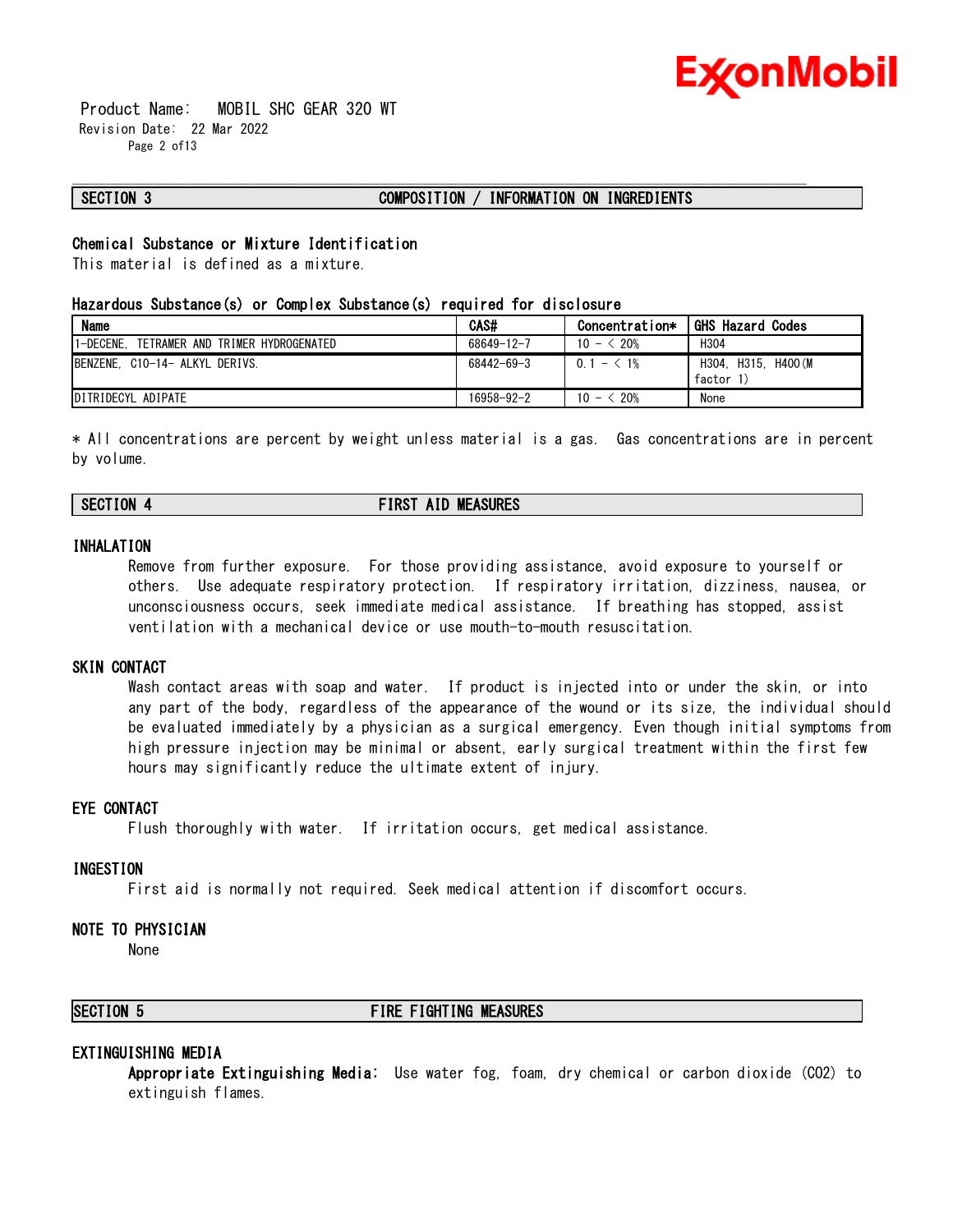

 Product Name: MOBIL SHC GEAR 320 WT Revision Date: 22 Mar 2022 Page 3 of13

#### **Inappropriate Extinguishing Media:** Straight Streams of Water

\_\_\_\_\_\_\_\_\_\_\_\_\_\_\_\_\_\_\_\_\_\_\_\_\_\_\_\_\_\_\_\_\_\_\_\_\_\_\_\_\_\_\_\_\_\_\_\_\_\_\_\_\_\_\_\_\_\_\_\_\_\_\_\_\_\_\_\_\_\_\_\_\_\_\_\_\_\_\_\_\_\_\_\_\_\_\_\_\_\_\_\_\_\_\_\_\_\_\_\_\_\_\_\_\_\_\_\_\_\_\_\_\_\_\_\_\_\_

#### **FIRE FIGHTING**

**Fire Fighting Instructions:** Evacuate area. Prevent runoff from fire control or dilution from entering streams, sewers, or drinking water supply. Firefighters should use standard protective equipment and in enclosed spaces, self-contained breathing apparatus (SCBA). Use water spray to cool fire exposed surfaces and to protect personnel.

**Hazardous Combustion Products:** Aldehydes, Incomplete combustion products, Oxides of carbon, Smoke, Fume, Sulfur oxides

#### **FLAMMABILITY PROPERTIES**

**Flash Point [Method]:** 256°C (493°F) [ ASTM D-92] **Flammable Limits (Approximate volume % in air):** LEL: 0.9 UEL: 7.0 **Autoignition Temperature:** N/D

### **SECTION 6 ACCIDENTAL RELEASE MEASURES**

#### **NOTIFICATION PROCEDURES**

In the event of a spill or accidental release, notify relevant authorities in accordance with all applicable regulations.

#### **PERSONAL PRECAUTIONS**

Avoid contact with spilled material. See Section 5 for fire fighting information. See the Hazard Identification Section for Significant Hazards. See Section 4 for First Aid Advice. See Section 8 for advice on the minimum requirements for personal protective equipment. Additional protective measures may be necessary, depending on the specific circumstances and/or the expert judgment of the emergency responders.

#### **SPILL MANAGEMENT**

**Land Spill:** Stop leak if you can do it without risk. Recover by pumping or with suitable absorbent.

**Water Spill:** Stop leak if you can do it without risk. Confine the spill immediately with booms. Warn other shipping. Remove from the surface by skimming or with suitable absorbents. Seek the advice of a specialist before using dispersants.

Water spill and land spill recommendations are based on the most likely spill scenario for this material; however, geographic conditions, wind, temperature, (and in the case of a water spill) wave and current direction and speed may greatly influence the appropriate action to be taken. For this reason, local experts should be consulted. Note: Local regulations may prescribe or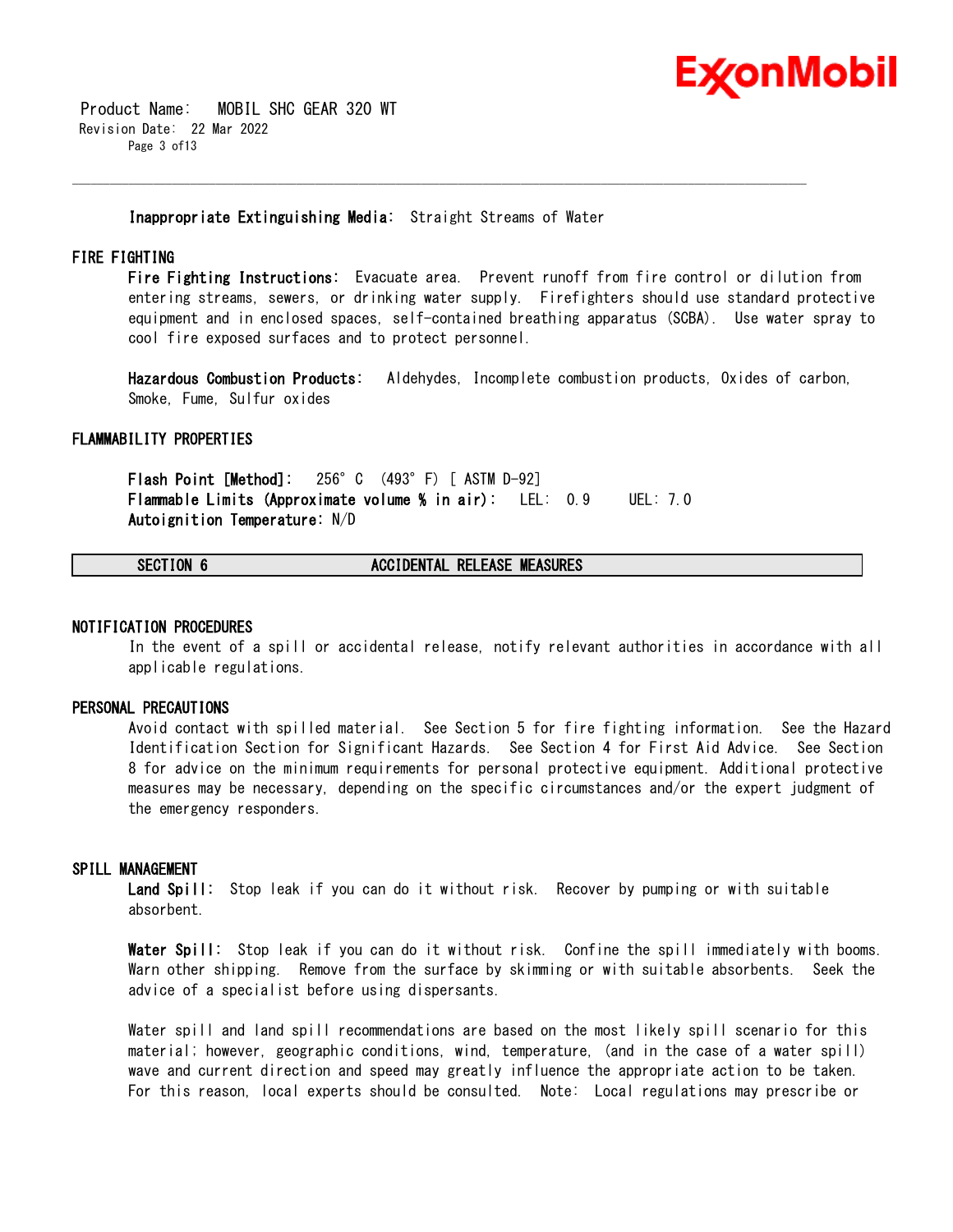

 Product Name: MOBIL SHC GEAR 320 WT Revision Date: 22 Mar 2022 Page 4 of13

limit action to be taken.

#### **ENVIRONMENTAL PRECAUTIONS**

Large Spills: Dike far ahead of liquid spill for later recovery and disposal. Prevent entry into waterways, sewers, basements or confined areas.

#### **SECTION 7 HANDLING AND STORAGE**

\_\_\_\_\_\_\_\_\_\_\_\_\_\_\_\_\_\_\_\_\_\_\_\_\_\_\_\_\_\_\_\_\_\_\_\_\_\_\_\_\_\_\_\_\_\_\_\_\_\_\_\_\_\_\_\_\_\_\_\_\_\_\_\_\_\_\_\_\_\_\_\_\_\_\_\_\_\_\_\_\_\_\_\_\_\_\_\_\_\_\_\_\_\_\_\_\_\_\_\_\_\_\_\_\_\_\_\_\_\_\_\_\_\_\_\_\_\_

#### **HANDLING (Technical Measures; Safety Handling Precautions; Contact Avoidance)**

Prevent small spills and leakage to avoid slip hazard. Material can accumulate static charges which may cause an electrical spark (ignition source). When the material is handled in bulk, an electrical spark could ignite any flammable vapors from liquids or residues that may be present (e.g., during switch-loading operations). Use proper bonding and/or ground procedures. However, bonding and grounds may not eliminate the hazard from static accumulation. Consult local applicable standards for guidance. Additional references include American Petroleum Institute 2003 (Protection Against Ignitions Arising out of Static, Lightning and Stray Currents) or National Fire Protection Agency 77 (Recommended Practice on Static Electricity) or CENELEC CLC/TR 50404 (Electrostatics - Code of practice for the avoidance of hazards due to static electricity).

**Static Accumulator:** This material is a static accumulator.

#### **STORAGE (Safe Storage Conditions; Safe Containers and Packaging Materials)**

The type of container used to store the material may affect static accumulation and dissipation. Do not store in open or unlabelled containers. Keep away from incompatible materials.

**SECTION 8 EXPOSURE CONTROLS / PERSONAL PROTECTION**

#### **EXPOSURE LIMIT VALUES**

**Exposure limits/standards (Note: Exposure limits are not additive)**

| Substance Name                | Form     | Limit | Standard           | <b>NOTE</b> | Source     |
|-------------------------------|----------|-------|--------------------|-------------|------------|
| 1-DECENE, TETRAMER AND TRIMER |          | TWA   | $5 \text{ mg/m}$ 3 |             | ExxonMobil |
| HYDROGENATED                  | Aerosols |       |                    |             |            |
|                               | (thoraci |       |                    |             |            |
|                               | c        |       |                    |             |            |
|                               | fraction |       |                    |             |            |
|                               |          |       |                    |             |            |
| DITRIDECYL ADIPATE            |          | TWA   | $5 \text{ mg/m}$ 3 |             | ExxonMobil |

**Exposure limits/standards for materials that can be formed when handling this product:** When mists/aerosols can occur the following is recommended:  $5 \text{ mg/m}^3$  - ACGIH TLV (inhalable fraction).

#### **Biological limits**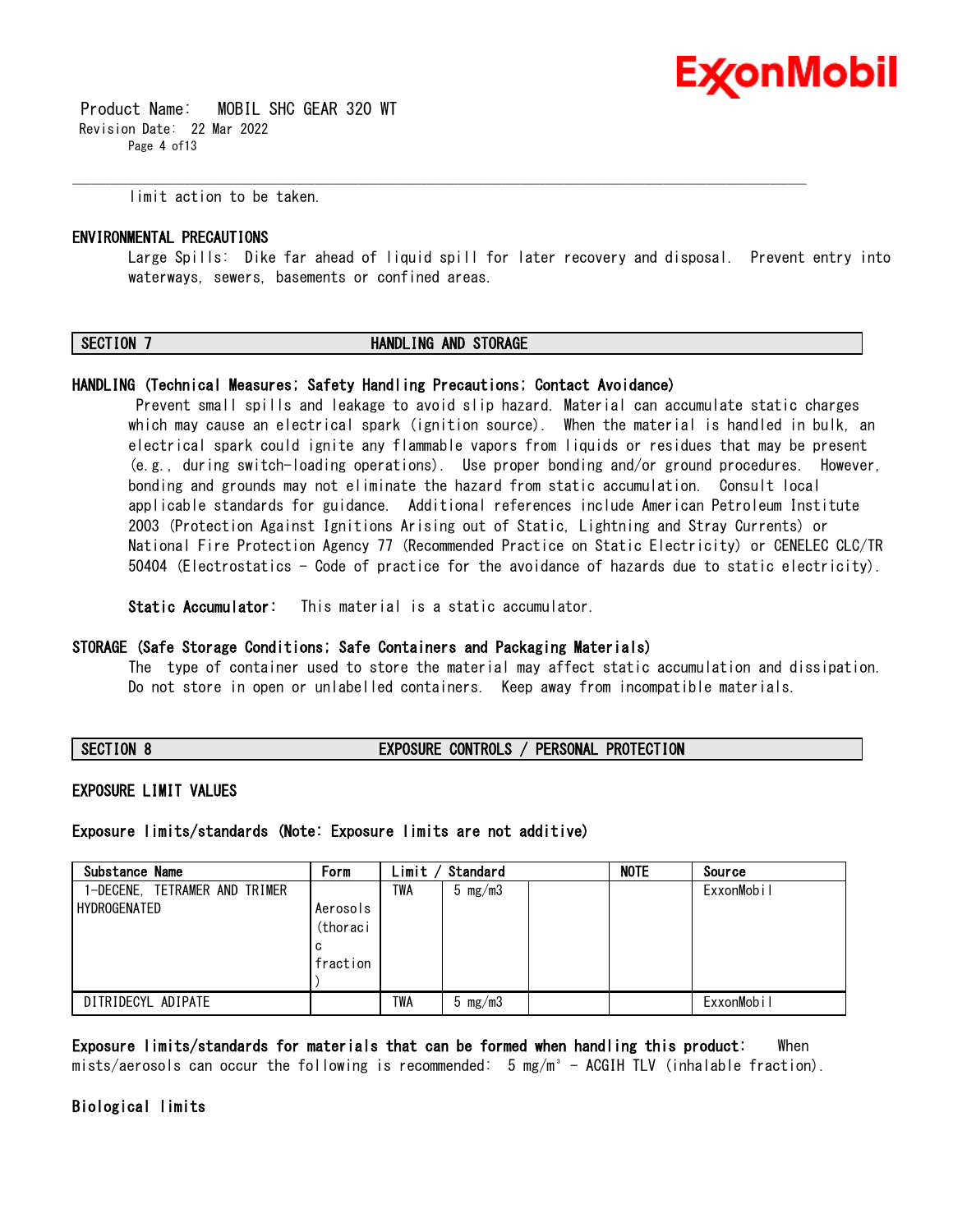

 Product Name: MOBIL SHC GEAR 320 WT Revision Date: 22 Mar 2022 Page 5 of13

No biological limits allocated.

NOTE: Limits/standards shown for guidance only. Follow applicable regulations.

#### **ENGINEERING CONTROLS**

The level of protection and types of controls necessary will vary depending upon potential exposure conditions. Control measures to consider:

\_\_\_\_\_\_\_\_\_\_\_\_\_\_\_\_\_\_\_\_\_\_\_\_\_\_\_\_\_\_\_\_\_\_\_\_\_\_\_\_\_\_\_\_\_\_\_\_\_\_\_\_\_\_\_\_\_\_\_\_\_\_\_\_\_\_\_\_\_\_\_\_\_\_\_\_\_\_\_\_\_\_\_\_\_\_\_\_\_\_\_\_\_\_\_\_\_\_\_\_\_\_\_\_\_\_\_\_\_\_\_\_\_\_\_\_\_\_

No special requirements under ordinary conditions of use and with adequate ventilation.

#### **PERSONAL PROTECTION**

Personal protective equipment selections vary based on potential exposure conditions such as applications, handling practices, concentration and ventilation. Information on the selection of protective equipment for use with this material, as provided below, is based upon intended, normal usage.

**Respiratory Protection:** If engineering controls do not maintain airborne contaminant concentrations at a level which is adequate to protect worker health, an approved respirator may be appropriate. Respirator selection, use, and maintenance must be in accordance with regulatory requirements, if applicable. Types of respirators to be considered for this material include:

No special requirements under ordinary conditions of use and with adequate ventilation. Particulate

For high airborne concentrations, use an approved supplied-air respirator, operated in positive pressure mode. Supplied air respirators with an escape bottle may be appropriate when oxygen levels are inadequate, gas/vapor warning properties are poor, or if air purifying filter capacity/rating may be exceeded.

**Hand Protection:** Any specific glove information provided is based on published literature and glove manufacturer data. Glove suitability and breakthrough time will differ depending on the specific use conditions. Contact the glove manufacturer for specific advice on glove selection and breakthrough times for your use conditions. Inspect and replace worn or damaged gloves. The types of gloves to be considered for this material include:

No protection is ordinarily required under normal conditions of use. Nitrile,Viton

**Eye Protection:** If contact is likely, safety glasses with side shields are recommended.

**Skin and Body Protection:** Any specific clothing information provided is based on published literature or manufacturer data. The types of clothing to be considered for this material include:

No skin protection is ordinarily required under normal conditions of use. In accordance with good industrial hygiene practices, precautions should be taken to avoid skin contact.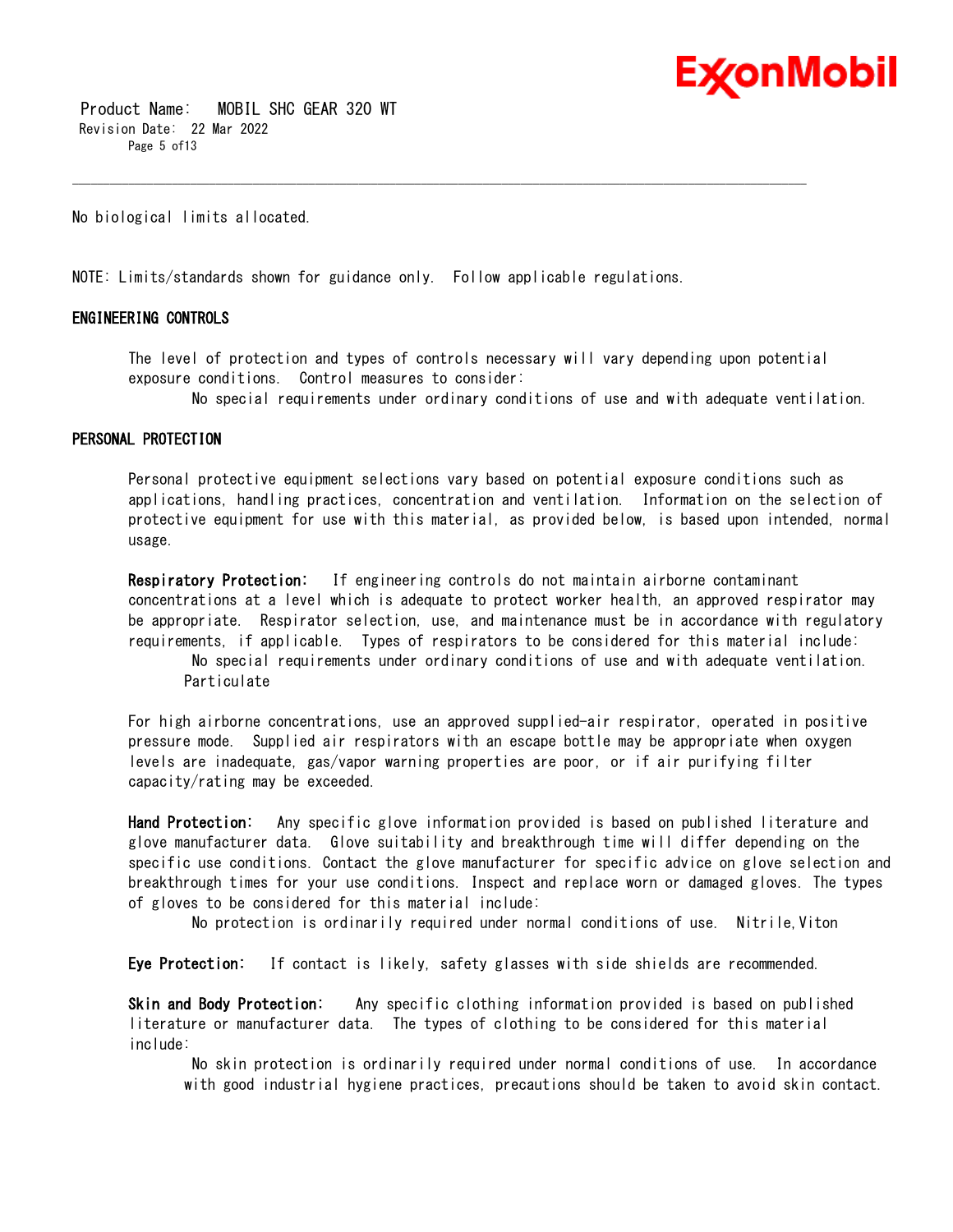

 Product Name: MOBIL SHC GEAR 320 WT Revision Date: 22 Mar 2022 Page 6 of13

> **Specific Hygiene Measures:** Always observe good personal hygiene measures, such as washing after handling the material and before eating, drinking, and/or smoking. Routinely wash work clothing and protective equipment to remove contaminants. Discard contaminated clothing and footwear that cannot be cleaned. Practice good housekeeping.

#### **ENVIRONMENTAL CONTROLS**

Comply with applicable environmental regulations limiting discharge to air, water and soil. Protect the environment by applying appropriate control measures to prevent or limit emissions.

\_\_\_\_\_\_\_\_\_\_\_\_\_\_\_\_\_\_\_\_\_\_\_\_\_\_\_\_\_\_\_\_\_\_\_\_\_\_\_\_\_\_\_\_\_\_\_\_\_\_\_\_\_\_\_\_\_\_\_\_\_\_\_\_\_\_\_\_\_\_\_\_\_\_\_\_\_\_\_\_\_\_\_\_\_\_\_\_\_\_\_\_\_\_\_\_\_\_\_\_\_\_\_\_\_\_\_\_\_\_\_\_\_\_\_\_\_\_

### **SECTION 9 PHYSICAL AND CHEMICAL PROPERTIES**

**Note: Physical and chemical properties are provided for safety, health and environmental considerations only and may not fully represent product specifications. Contact the Supplier for additional information.**

#### **BASIC PHYSICAL AND CHEMICAL PROPERTIES**

**Physical State:** Liquid **Color:** Amber **Odor:** Characteristic **Melting Point:** N/A **Freezing Point:** N/D **Initial Boiling Point / Range:** > 316°C (601°F) **Flammability:** Ignitable **Lower and Upper Explosion Limit/Flammability Limit:** LEL: 0.9 UEL: 7.0 **Flash Point [Method]:** 256°C (493°F) [ ASTM D-92] **Autoignition Temperature:** N/D **Decomposition Temperature:** N/D **pH:** N/A **Kinematic Viscosity:** 330 cSt (330 mm2/sec) at 40 °C - 346 cSt (346 mm2/sec) at 40 °C [ASTM D 445] **Solubility in Water:** Negligible **Partition Coefficient: n-Octanol/water (log value):** > 3.5 **Vapor Pressure:** < 0.013 kPa (0.1 mm Hg) at 20 °C **Relative Density (at 15.6 °C):** 0.851 [ASTM D4052] **Relative Vapor Density (Air = 1):** > 2 at 101 kPa **Particle Characteristics: Median Size:** N/A **Size Range:** N/A

**OTHER INFORMATION**

**Pour Point:** -39°C (-38°F) [ASTM D5950] **Evaporation Rate (n-butyl acetate = 1):** N/D **Oxidizing Properties:** See Hazards Identification Section.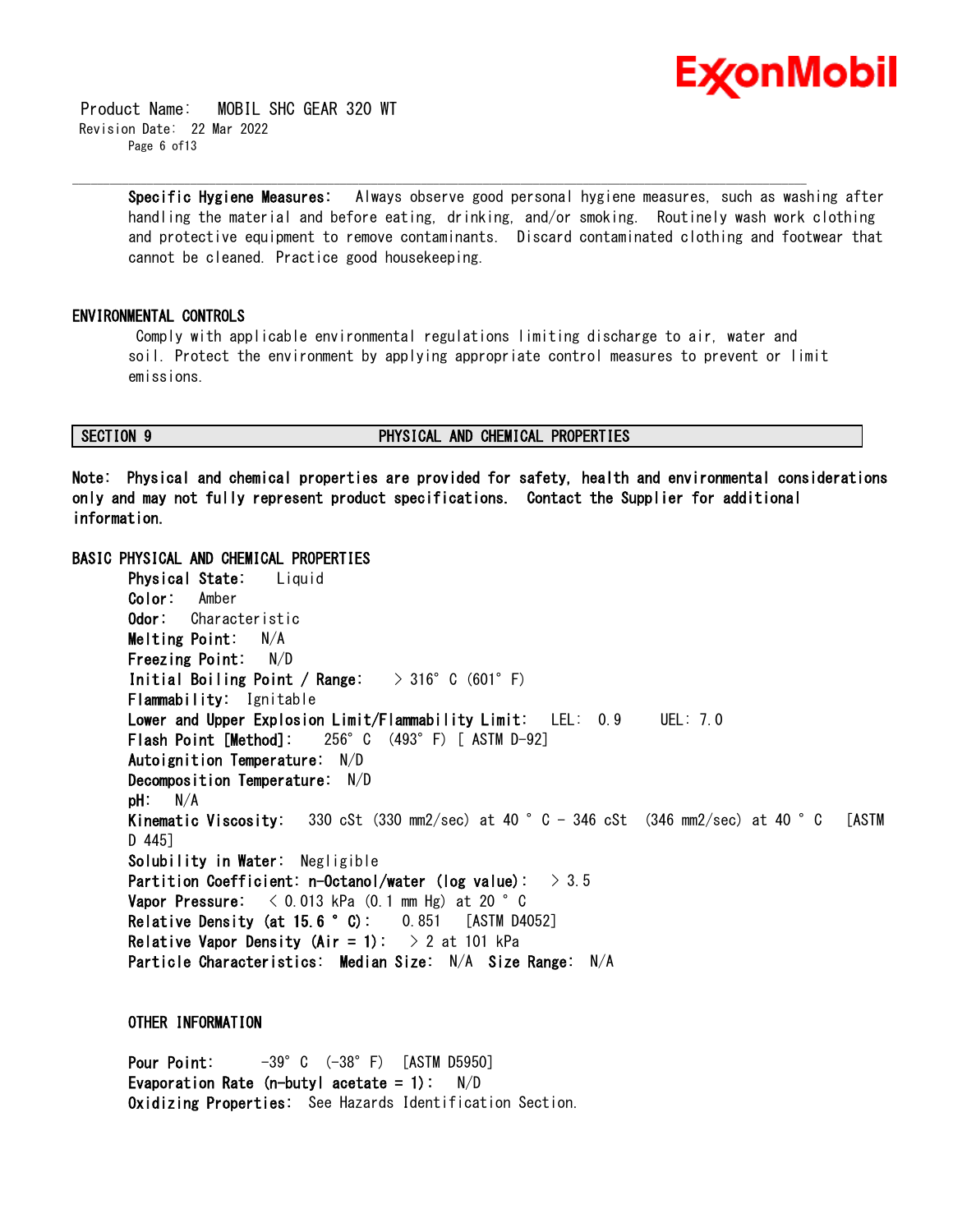

 Product Name: MOBIL SHC GEAR 320 WT Revision Date: 22 Mar 2022 Page 7 of13

### **SECTION 10 STABILITY AND REACTIVITY**

**REACTIVITY:** See sub-sections below.

**STABILITY:** Material is stable under normal conditions.

**CONDITIONS TO AVOID:** Excessive heat. High energy sources of ignition.

**MATERIALS TO AVOID:** Strong oxidizers

**HAZARDOUS DECOMPOSITION PRODUCTS:** Material does not decompose at ambient temperatures.

\_\_\_\_\_\_\_\_\_\_\_\_\_\_\_\_\_\_\_\_\_\_\_\_\_\_\_\_\_\_\_\_\_\_\_\_\_\_\_\_\_\_\_\_\_\_\_\_\_\_\_\_\_\_\_\_\_\_\_\_\_\_\_\_\_\_\_\_\_\_\_\_\_\_\_\_\_\_\_\_\_\_\_\_\_\_\_\_\_\_\_\_\_\_\_\_\_\_\_\_\_\_\_\_\_\_\_\_\_\_\_\_\_\_\_\_\_\_

**POSSIBILITY OF HAZARDOUS REACTIONS:** Hazardous polymerization will not occur.

#### SECTION 11 **TOXICOLOGICAL INFORMATION**

### **INFORMATION ON TOXICOLOGICAL EFFECTS**

| Hazard Class                            | ' Remarks<br>Conclusion /                                   |  |  |
|-----------------------------------------|-------------------------------------------------------------|--|--|
| lInhalation                             |                                                             |  |  |
| Acute Toxicity: No end point data for   | Minimally Toxic. Based on assessment of the components.     |  |  |
| lmaterial.                              |                                                             |  |  |
| Irritation: No end point data for       | Negligible hazard at ambient/normal handling temperatures.  |  |  |
| material.                               |                                                             |  |  |
| Ingestion                               |                                                             |  |  |
| Acute Toxicity: No end point data for   | Minimally Toxic. Based on assessment of the components.     |  |  |
| material.                               |                                                             |  |  |
| Skin                                    |                                                             |  |  |
| Acute Toxicity: No end point data for   | Minimally Toxic. Based on assessment of the components.     |  |  |
| lmaterial.                              |                                                             |  |  |
| Skin Corrosion/Irritation: No end point | Negligible irritation to skin at ambient temperatures.      |  |  |
| data for material.                      | Based on assessment of the components.                      |  |  |
| Eye                                     |                                                             |  |  |
| Serious Eye Damage/Irritation: No end   | May cause mild, short-lasting discomfort to eyes. Based on  |  |  |
| point data for material.                | assessment of the components.                               |  |  |
| Sensitization                           |                                                             |  |  |
| Respiratory Sensitization: No end point | Not expected to be a respiratory sensitizer.                |  |  |
| data for material.                      |                                                             |  |  |
| Skin Sensitization: No end point data   | Not expected to be a skin sensitizer. Based on assessment   |  |  |
| for material.                           | of the components.                                          |  |  |
| Aspiration: Data available.             | Not expected to be an aspiration hazard. Based on physico-  |  |  |
|                                         | chemical properties of the material.                        |  |  |
| Germ Cell Mutagenicity: No end point    | Not expected to be a germ cell mutagen. Based on assessment |  |  |
| data for material.                      | of the components.                                          |  |  |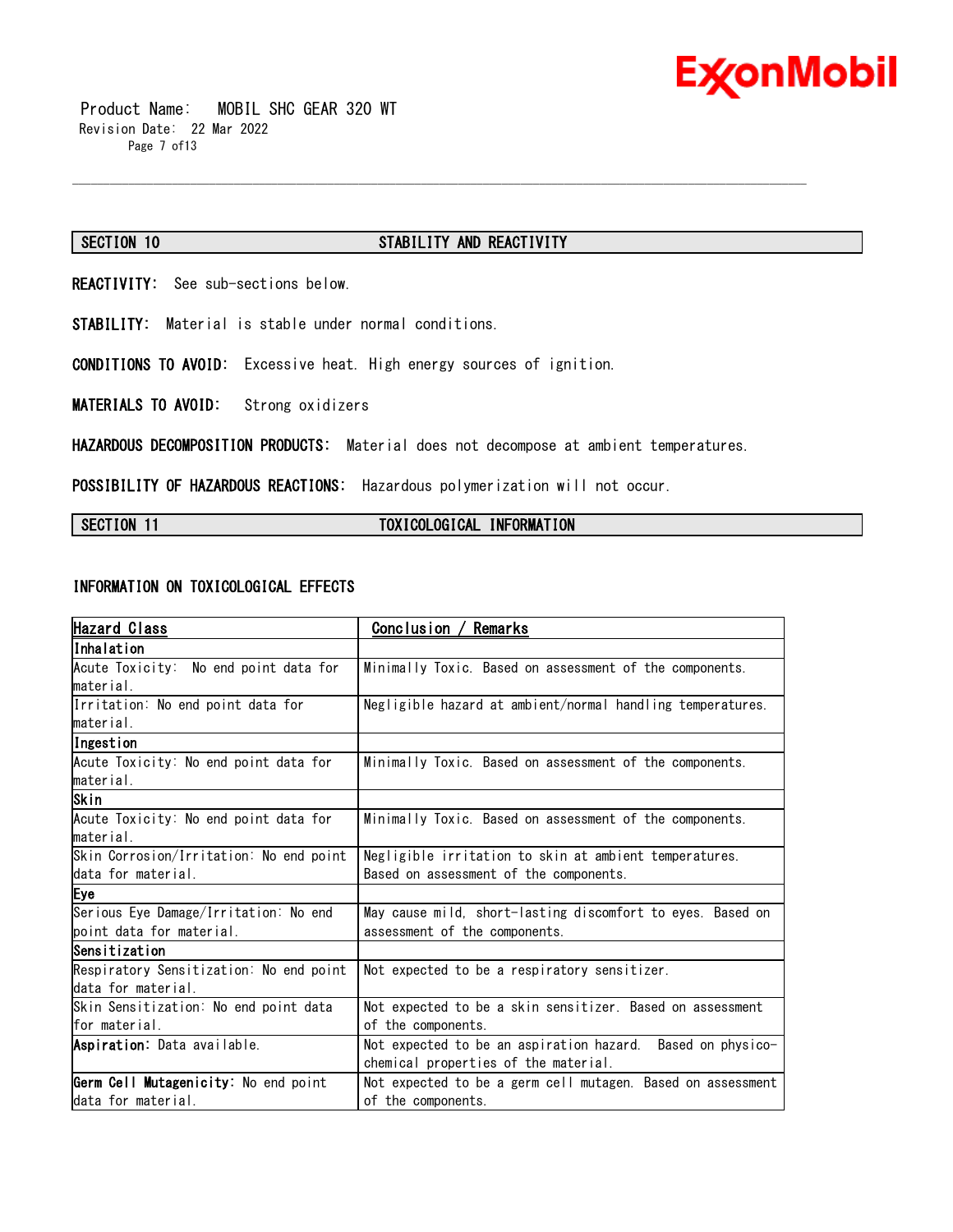

 Product Name: MOBIL SHC GEAR 320 WT Revision Date: 22 Mar 2022 Page 8 of13

| <b>Carcinogenicity:</b> No end point data for | Not expected to cause cancer. Based on assessment of the   |
|-----------------------------------------------|------------------------------------------------------------|
| material.                                     | components.                                                |
| Reproductive Toxicity: No end point           | Not expected to be a reproductive toxicant. Based on       |
| data for material.                            | assessment of the components.                              |
| <b>Lactation:</b> No end point data for       | Not expected to cause harm to breast-fed children.         |
| material.                                     |                                                            |
| Specific Target Organ Toxicity (STOT)         |                                                            |
| Single Exposure: No end point data for        | Not expected to cause organ damage from a single exposure. |
| material.                                     |                                                            |
| Repeated Exposure: No end point data          | Not expected to cause organ damage from prolonged or       |
| for material.                                 | repeated exposure. Based on assessment of the components.  |

#### **OTHER INFORMATION**

#### **For the product itself:**

Repeated and/or prolonged exposure may cause irritation to the skin, eyes, or respiratory tract. **Contains:**

Synthetic base oils: Not expected to cause significant health effects under conditions of normal use, based on laboratory studies with the same or similar materials. Not mutagenic or genotoxic. Not sensitizing in test animals and humans.

See Section 16 for a description of sources for reference data.

#### **IARC Classification:**

**The following ingredients are cited on the lists below:** None.

|              | --REGULATORY LISTS SEARCHED- |               |
|--------------|------------------------------|---------------|
| $1 = IARC$ 1 | $2 = IARC$ 2A                | $3 = IARC 2B$ |

#### **SECTION 12 ECOLOGICAL INFORMATION**

The information given is based on data for the material, components of the material, or for similar materials, through the application of bridging principals.

#### **ECOTOXICITY**

Material -- Not expected to be harmful to aquatic organisms.

### **MOBILITY**

 Base oil component -- Low solubility and floats and is expected to migrate from water to the land. Expected to partition to sediment and wastewater solids.

### **PERSISTENCE AND DEGRADABILITY** Not determined.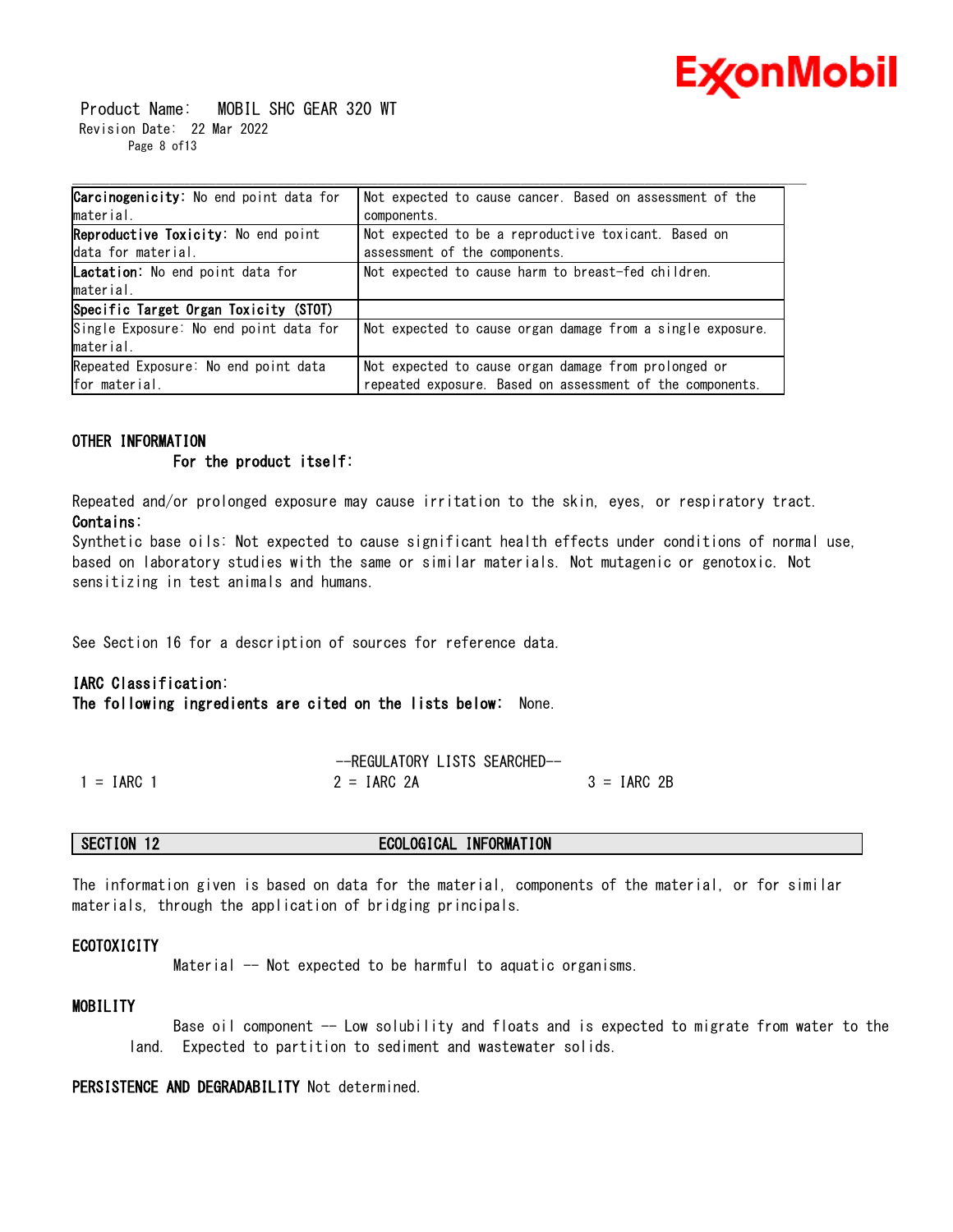

 Product Name: MOBIL SHC GEAR 320 WT Revision Date: 22 Mar 2022 Page 9 of13

#### **BIOACCUMULATIVE POTENTIAL** Not determined.

#### **Hazard to the Ozone Layer**

Not Applicable

See Section 16 for a description of sources for reference data.

**SECTION 13 DISPOSAL CONSIDERATIONS**

### **Information on Safe and Environmentally Desirable Disposal or Recycling of Chemicals, Contaminated Containers and Packaging**

\_\_\_\_\_\_\_\_\_\_\_\_\_\_\_\_\_\_\_\_\_\_\_\_\_\_\_\_\_\_\_\_\_\_\_\_\_\_\_\_\_\_\_\_\_\_\_\_\_\_\_\_\_\_\_\_\_\_\_\_\_\_\_\_\_\_\_\_\_\_\_\_\_\_\_\_\_\_\_\_\_\_\_\_\_\_\_\_\_\_\_\_\_\_\_\_\_\_\_\_\_\_\_\_\_\_\_\_\_\_\_\_\_\_\_\_\_\_

#### **DISPOSAL METHODS**

Disposal recommendations based on material as supplied. Disposal must be in accordance with current applicable laws and regulations, and material characteristics at time of disposal.

#### **DISPOSAL RECOMMENDATIONS**

Product is suitable for burning in an enclosed controlled burner for fuel value or disposal by supervised incineration at very high temperatures to prevent formation of undesirable combustion products. Protect the environment. Dispose of used oil at designated sites. Minimize skin contact. Do not mix used oils with solvents, brake fluids or coolants.

**Empty Container Warning** Empty Container Warning (where applicable): Empty containers may contain residue and can be dangerous. Do not attempt to refill or clean containers without proper instructions. Empty drums should be completely drained and safely stored until appropriately reconditioned or disposed. Empty containers should be taken for recycling, recovery, or disposal through suitably qualified or licensed contractor and in accordance with governmental regulations. DO NOT PRESSURISE, CUT, WELD, BRAZE, SOLDER, DRILL, GRIND, OR EXPOSE SUCH CONTAINERS TO HEAT, FLAME, SPARKS, STATIC ELECTRICITY, OR OTHER SOURCES OF IGNITION. THEY MAY EXPLODE AND CAUSE INJURY OR DEATH.

#### **SECTION 14 TRANSPORT INFORMATION**

### **LAND - Precautionary Transportation Measures & Conditions:**

NOTE: Comply with applicable laws and regulations.

**SEA (IMDG):** Not Regulated for Sea Transport according to IMDG-Code

**Marine Pollutant:** No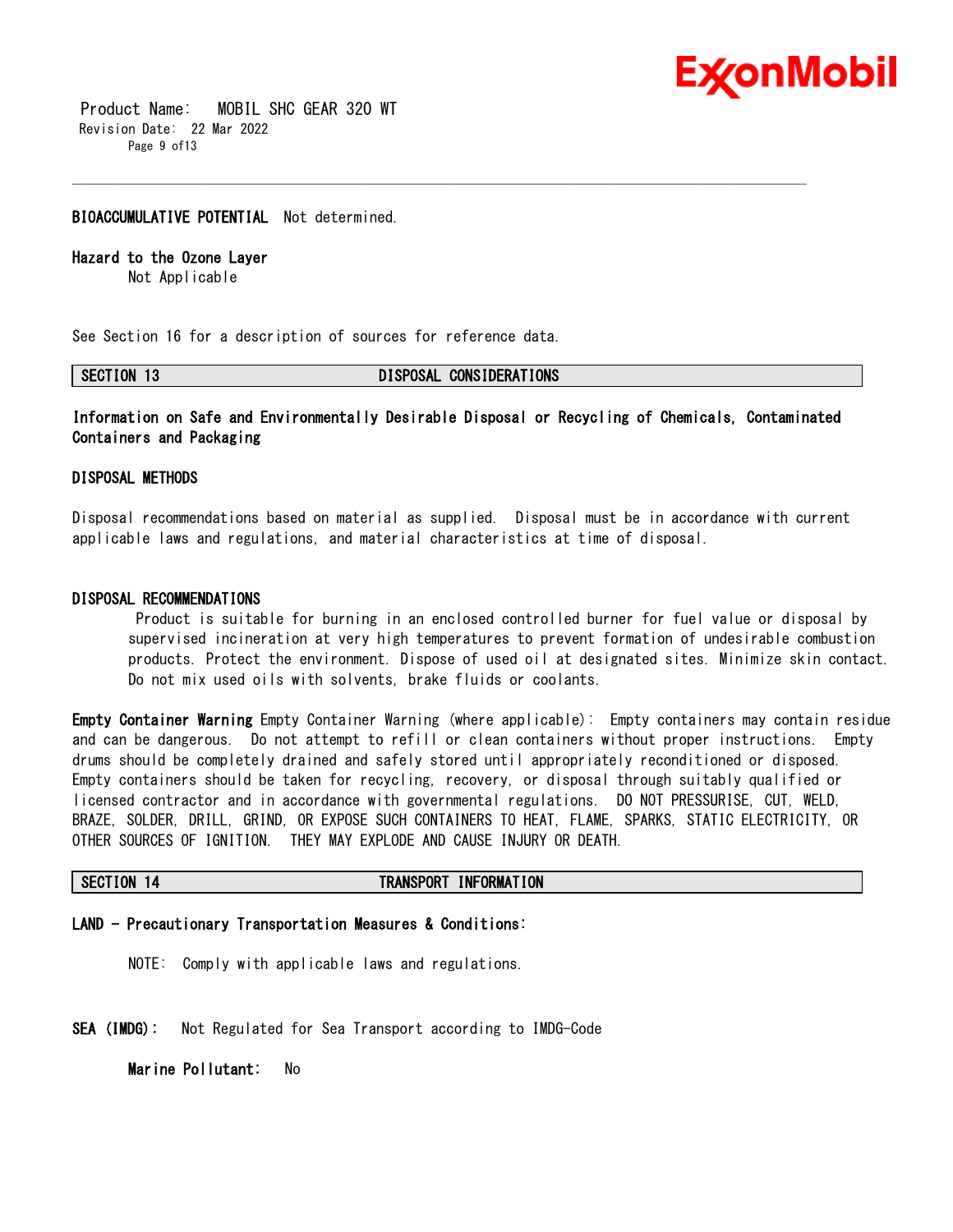

 Product Name: MOBIL SHC GEAR 320 WT Revision Date: 22 Mar 2022 Page 10 of13

### **AIR (IATA):** Not Regulated for Air Transport

#### **SECTION 15 REGULATORY INFORMATION**

\_\_\_\_\_\_\_\_\_\_\_\_\_\_\_\_\_\_\_\_\_\_\_\_\_\_\_\_\_\_\_\_\_\_\_\_\_\_\_\_\_\_\_\_\_\_\_\_\_\_\_\_\_\_\_\_\_\_\_\_\_\_\_\_\_\_\_\_\_\_\_\_\_\_\_\_\_\_\_\_\_\_\_\_\_\_\_\_\_\_\_\_\_\_\_\_\_\_\_\_\_\_\_\_\_\_\_\_\_\_\_\_\_\_\_\_\_\_

This material is not considered hazardous according to the Classification of Chemicals based on Globally Harmonized System of Classification and Labelling of Chemicals (GHS) (JIS Z 7252–2019).

#### **REGULATORY STATUS AND APPLICABLE LAWS AND REGULATIONS**

**Listed or exempt from listing/notification on the following chemical inventories :** AIIC, DSL, ENCS, IECSC, ISHL, KECI, PICCS, TCSI, TSCA

#### **National Laws and Regulations:**

Chemical Substances Control Law: Existing Chemicals

#### **Chemical Substances Control Law substances:**

| Chemical Name                               | Referenced List     | <b>ENCS Number</b>         |
|---------------------------------------------|---------------------|----------------------------|
| <b>ETHYL BENZENE</b>                        | Priority Assessment | $3 - 28, 3 - 60$           |
| <b>NAPHTHALENE</b>                          | Priority Assessment | $4 - 311$                  |
| PSEUDOCUMENE (1, 2, 4-<br>TRIMETHYLBENZENE) | Priority Assessment | 3-7, 3-3427                |
| <b>TOLUENE</b>                              | Priority Assessment | 3-2.3-60                   |
| <b>TRICRESYL PHOSPHATE</b>                  | Priority Assessment | 3-2522, 3-2613, 3-<br>3363 |
| <b>XYLENES</b>                              | Priority Assessment | 3–3.3–60                   |

Fire Service Law: Combustible Liquids ISHL: Notified Substances Maritime Pollution Prevention Law: Regulated Mariners Labour Safety and Health Regulation: Regulated Poisonous and Deleterious Substances Control Law (PDSCL): Not Regulated Pollutant Release and Transfer Register (PRTR): Not Regulated Sewage Water Law: Mineral oil (5mg/l max.) Waste Treatment Law : Controlled Industrial Waste Water Pollution Control Law: Effluent Regulation (5mg/l max.)

#### **JAPANESE COMPOSITION INFORMATION**

**Industrial Safety and Health Law: Article 57, Chemical substances to be labelled:** None.

**Industrial Safety and Health Law: Article 57-2, Chemical substances to be notified:**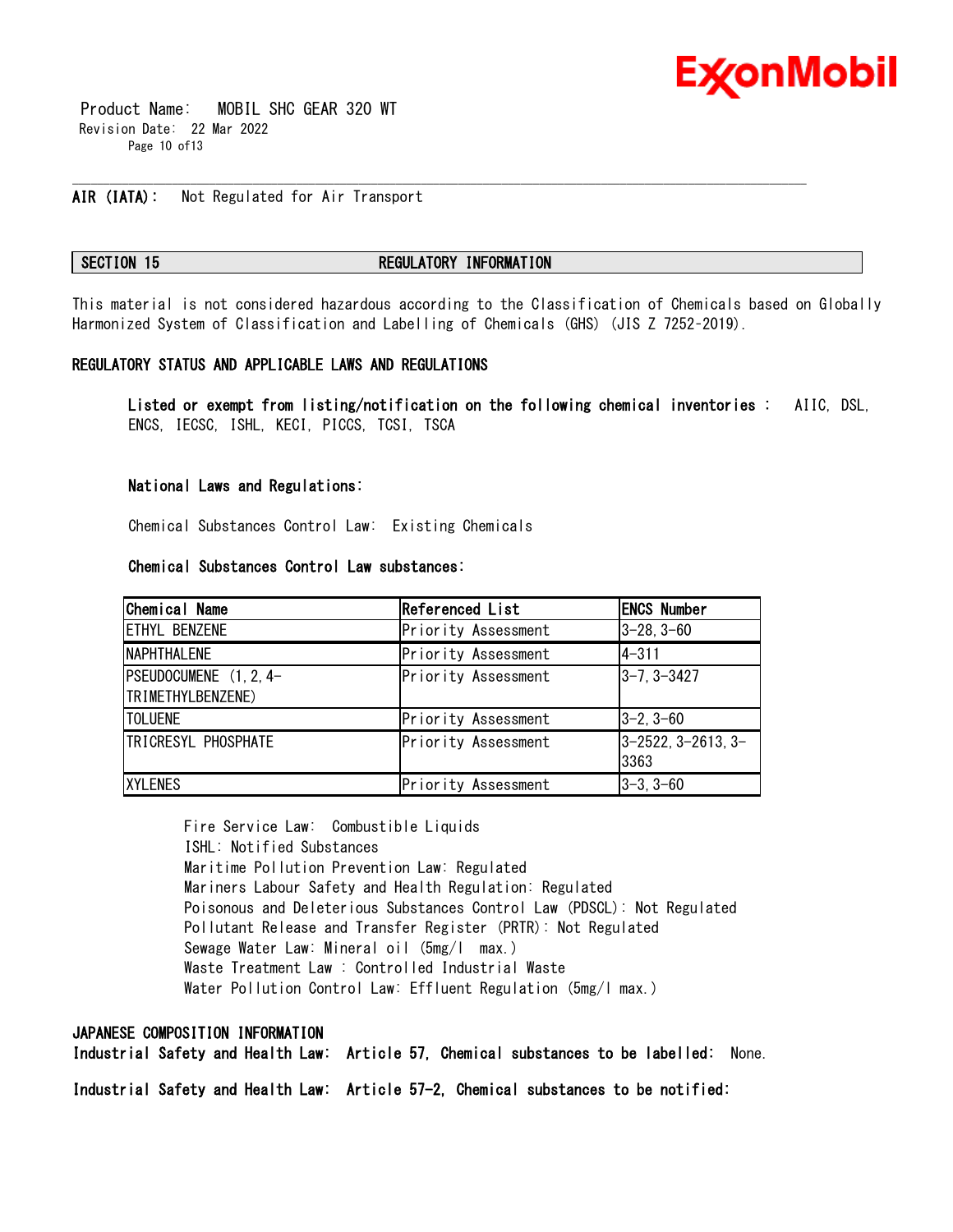

 Product Name: MOBIL SHC GEAR 320 WT Revision Date: 22 Mar 2022 Page 11 of 13

| <b>Name</b> | $\sim$ $\sim$<br>. .<br>ISHI<br>Number<br>ı nance<br>0r | Ton                |
|-------------|---------------------------------------------------------|--------------------|
| v<br>ROSENE | 380                                                     | 0<br>%weıght<br>v. |

**ISHL Enforcement Order, Table 3-1, Manufacturing Permit Chemical Substances:** None.

**PRTR Class 1 Designated Chemical Substances:** None.

**PRTR Class 2 Designated Chemical Substances:** None.

**PDSCL Chemical Substances:** None.

**SECTION 16 OTHER INFORMATION**

**SOURCE OF REFERENCE MATERIAL:** Sources of information used in preparing this SDS included one or more of the following: results from in house or supplier toxicology studies, CONCAWE Product Dossiers, publications from other trade associations, such as the EU Hydrocarbon Solvents REACH Consortium, U.S. HPV Program Robust Summaries, the EU IUCLID Data Base, U.S. NTP publications, and other sources, as appropriate.

### **N/D = Not determined, N/A = Not applicable**

**KEY TO THE H-CODES CONTAINED IN SECTION 3 OF THIS DOCUMENT (for information only):** H304: May be fatal if swallowed and enters airways; Aspiration, Cat 1 H315: Causes skin irritation; Skin Corr/Irritation, Cat 2 H400: Very toxic to aquatic life; Acute Env Tox, Cat 1

THIS SAFETY DATA SHEET CONTAINS THE FOLLOWING REVISIONS:

Composition: Component Table information was modified. Section 01: Company Mailing Address information was deleted. Section 01: Company Mailing Address information was modified. Section 08: Exposure Limits Table information was modified. Section 09: Decomposition Temp C(F) information was added. Section 09: Decomposition Temp C(F) information was deleted. Section 09: Flammability (Solid, Gas) information was deleted. Section 09: Flammability information was added. Section 09: Flammable Limits - LEL information was added. Section 09: Flammable Limits - UEL information was added. Section 09: Japan Flash Point C(F) information was modified. Section 09: Particle Characteristics information was added. Section 09: Particle Range information was added. Section 09: Physical State information was deleted. Section 09: Pour Point C(F) information was modified. Section 09: Relative Density information was modified. Section 09: Vapor Pressure information was added. Section 09: Viscosity information was modified.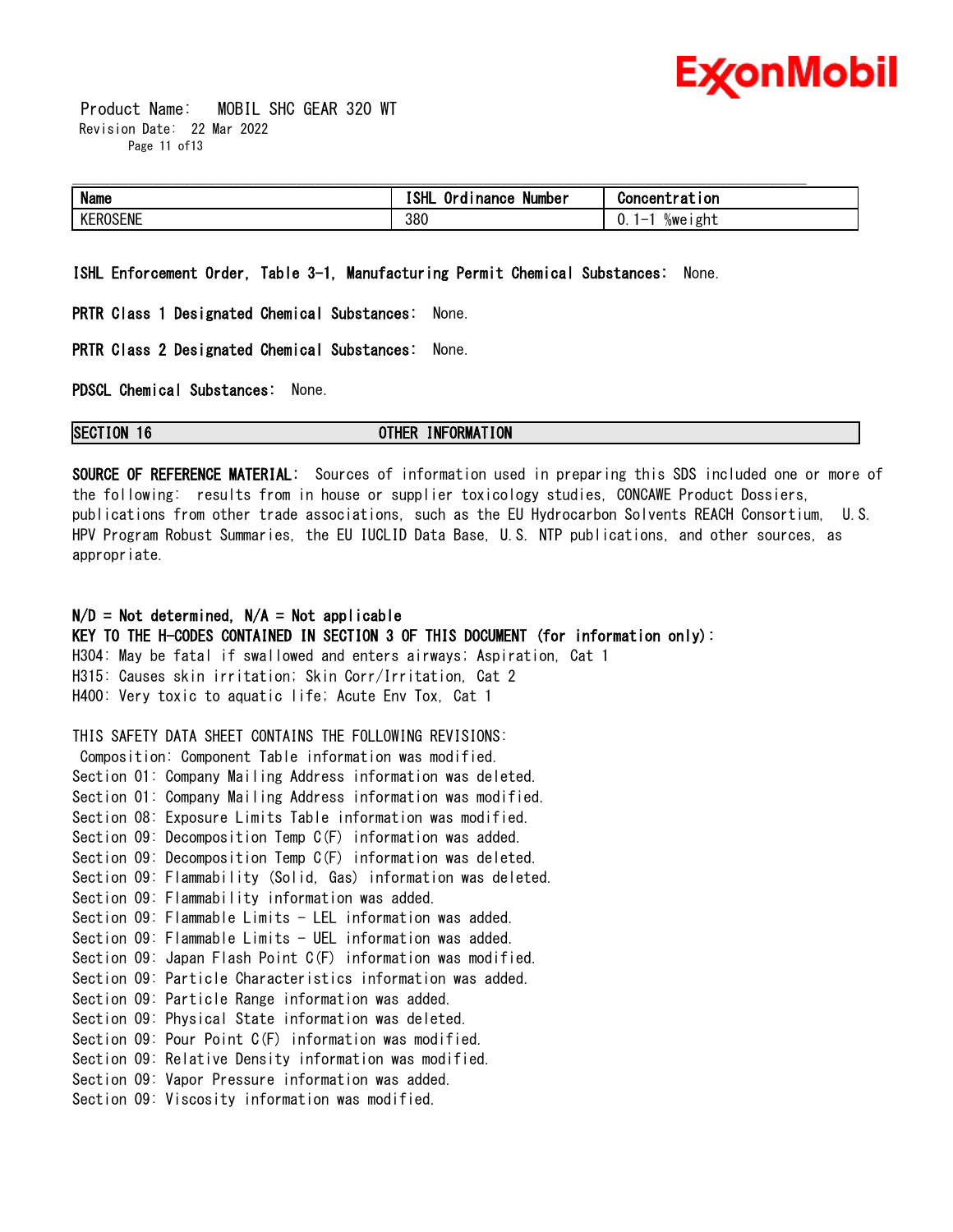# Ex⁄onMobil

 Product Name: MOBIL SHC GEAR 320 WT Revision Date: 22 Mar 2022 Page 12 of13

---------------------------------------------

Section 10: Reactivity information was added. Section 11: Aspiration Conclusion information was added. Section 11: Aspiration Test Data information was added. Section 11: Carcinogen Conclusion information was added. Section 11: Carcinogen Test Comment information was added. Section 11: Carcinogen Test Data information was added. Section 11: Dermal Irritation Test Data information was added. Section 11: Dermal Irritation Test Data information was deleted. Section 11: Dermal Lethality Test Data information was added. Section 11: Dermal Lethality Test Data information was deleted. Section 11: Eye Irritation Test Data information was added. Section 11: Eye Irritation Test Data information was deleted. Section 11: Inhalation Lethality Test Data information was added. Section 11: Inhalation Lethality Test Data information was deleted. Section 11: Lactation Conclusion information was added. Section 11: Lactation Test Data information was added. Section 11: Mutagen Conclusion information was added. Section 11: Mutagen Test Comment information was added. Section 11: Mutagen Test Data information was added. Section 11: Oral Lethality Test Data information was added. Section 11: Oral Lethality Test Data information was deleted. Section 11: Other Health Effects information was added. Section 11: Reproductive Conclusion information was added. Section 11: Reproductive Test Comment information was added. Section 11: Reproductive Test Data information was added. Section 11: Respiratory Sensitization Conclusion information was added. Section 11: Respiratory Sensitization Test Data information was added. Section 11: Skin Sensitization Conclusion information was added. Section 11: Skin Sensitization Test Comment information was added. Section 11: Skin Sensitization Test Data information was added. Section 11: Target Organ Toxicity - Repeat Conclusion information was added. Section 11: Target Organ Toxicity - Repeat Test Comment information was added. Section 11: Target Organ Toxicity - Repeat Test Data information was added. Section 11: Target Organ Toxicity - Single Conclusion information was added. Section 11: Target Organ Toxicity - Single Test Data information was added. Section 12: Ecological Information - Bioaccumulation information was added. Section 12: Ecological Information - Persistence and Degradability information was added. Section 15: Chemical Substances Law information was modified. Section 15: Fire Service Law information was modified. Section 15: Japan Hazard Statement information was modified. Section 15: National Chemical Inventory Listing information was modified. Section 16: MSN, MAT ID information was modified.

--------------------------------------------------------------------------------------------------------

\_\_\_\_\_\_\_\_\_\_\_\_\_\_\_\_\_\_\_\_\_\_\_\_\_\_\_\_\_\_\_\_\_\_\_\_\_\_\_\_\_\_\_\_\_\_\_\_\_\_\_\_\_\_\_\_\_\_\_\_\_\_\_\_\_\_\_\_\_\_\_\_\_\_\_\_\_\_\_\_\_\_\_\_\_\_\_\_\_\_\_\_\_\_\_\_\_\_\_\_\_\_\_\_\_\_\_\_\_\_\_\_\_\_\_\_\_\_